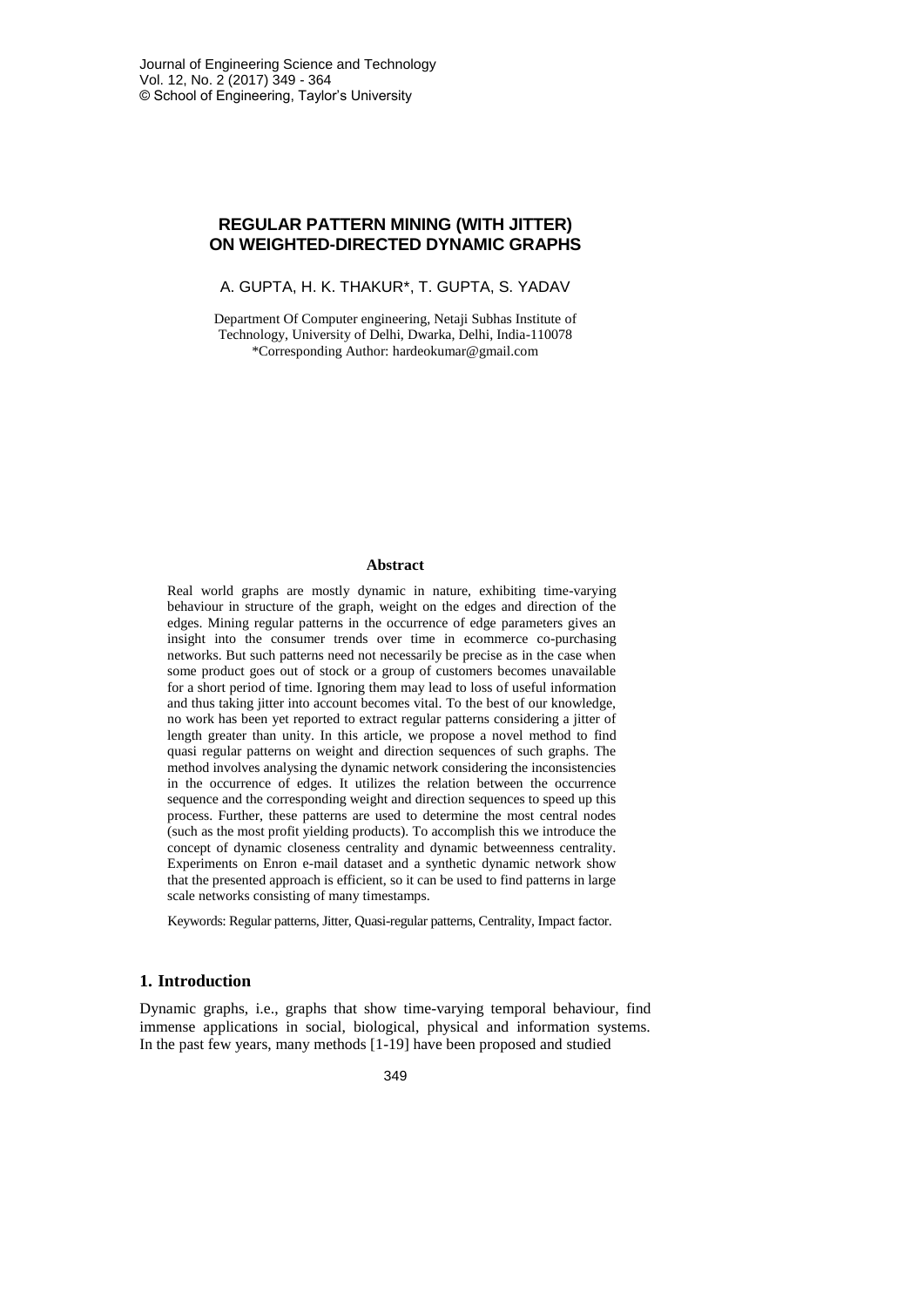| <b>Nomenclatures</b> |                                                        |  |
|----------------------|--------------------------------------------------------|--|
| $B_c(i)$             | Betweenness centrality of node i                       |  |
| $C_{c}(i)$           | Closeness centrality of node i                         |  |
| $DB_c(i)$            | Dynamic betweenness centrality of node i               |  |
| $DC_c(i)$            | Dynamic closeness centrality of node i                 |  |
| G                    | Subgraph                                               |  |
| G <sub>s</sub>       | Summary graph                                          |  |
| K                    | Maximum length jitter                                  |  |
| L                    | Length of the rule                                     |  |
| $\boldsymbol{P}$     | Regular Pattern                                        |  |
| $\boldsymbol{S}$     | Minimum threshold for frequent                         |  |
| Th                   | Minimum consecutive repetition of a string for regular |  |
| <b>Abbreviations</b> |                                                        |  |
| IF                   | <b>Impact Factor</b>                                   |  |
| WDDN                 | Weighted-Directed Dynamic Network                      |  |

extensively the dynamic graphs. Most of the methods [3-5, 9-12, 17-18] are in the sub-domain of frequent subgraphs. Frequent subgraphs are subgraphs that are present in more than a threshold number of timesteps in dynamic graphs. A graph represents a network; hence the article has used graph and network interchangeably.

However, mining only frequent subgraphs does not help in analysing several aspects of the network. To gain further insight, researchers mine repetitive patterns in frequently occurring subgraphs. Such patterns find immense applications in making future predictions such as stock prediction, weather forecasting, social network analysis, disease prediction, analysing consumer trends and many more. These patterns are further divided into two sub categories: i) Periodic patterns and ii) Regular patterns.

Periodic subgraph mining involves finding subgraphs that are found at fixed intervals. Lahiri et al. [9] make use of frequent subgraphs and pattern tree to mine periodic patterns. Han et al. [18] present several algorithms for efficient mining of partial periodic patterns by exploring some interesting properties related to partial periodicity such as the Apriori property and the max-subpattern hit set property, and by shared mining of multiple periods.

Mining regular patterns involves finding a repeated pattern in the sequence of some graph attributes (such as edges and nodes) representing certain characteristic or behaviour. Qin et al. [10] find regular evolution patterns in dynamic networks, taking into account one jitter. However, they consider only un-weighted and undirected graphs. Gupta et al. [11, 12] mine regular patterns on weighted and directed networks as well. Most of the above mentioned works mine only ideal patterns (that are seldom found in real-world applications) and do not consider the practical aspect of jitter/aberrations.

To overcome the limitation, the paper presents a novel method to mine **quasi** regular patterns in weighted and directed dynamic graphs. It involves finding a repeated pattern (that is repeating at least a threshold number of times) in the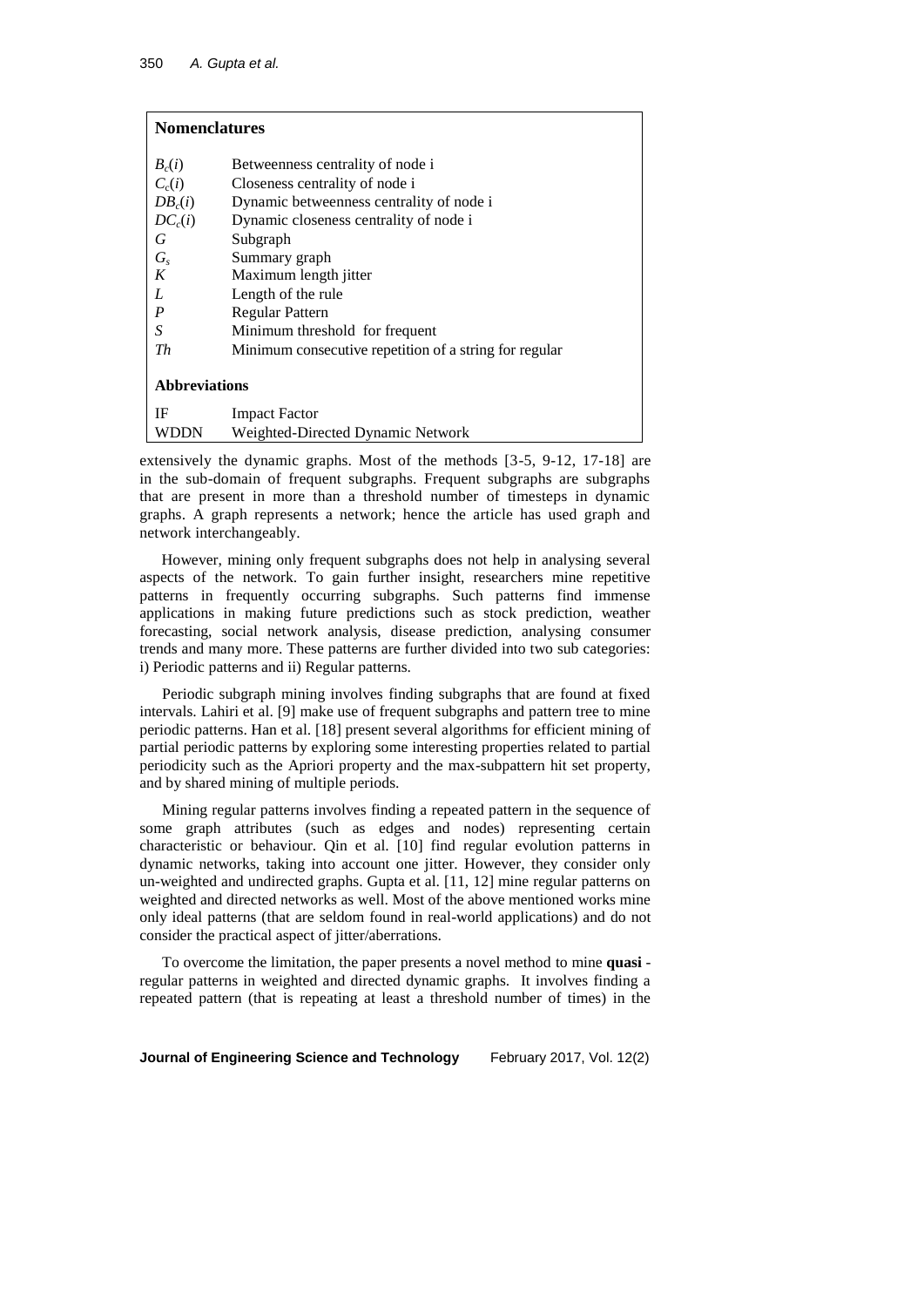sequence representing structures, weights and directions, allowing a jitter of suitable length. But finding such patterns independently on the entire dynamic network consumes a considerable amount of time. To get over this drawback, patterns in weight and direction sequences are found only on those subgraphs, which demonstrate some regularity in structure. This leads to considerable decrease in the size of the problem and thus reduces the run time substantially. It is based on the concept that subgraphs showing regularity in weights or directions must show regularity in structure. For example, let us use '1' and '0' to represent existence and absence of an edge at a particular timestep, and 'f' and 'b' to represent forward and backward edges respectively. Let direction sequence of an edge be 'bf0bf0bf0', and then the edge repeats with pattern 'bf0'. It is evident that the structure sequence of the edge must be '110110110', thus showing regularity in structure with pattern '110'.

Another aspect in analysing dynamic networks is to find the most central node in the network. Lerman et al. [16] elaborate some such centrality measures in temporal graphs. But these measures do not take into account the regularity observed in these graphs. To account for this, the paper introduces the concept of dynamic closeness centrality and dynamic betweenness centrality based on impact factor. The impact factors are computed on the mined regular patterns.

The contribution of this paper is twofold. First, we propose a method to mine quasi regular patterns with k consecutive jitter in weighted directed dynamic network. Second, a notion for dynamic closeness centrality and dynamic betweenness centrality are introduced using impact factor.

The article is organized as follows: Section 2 presents definitions used in the article. The proposed method has been discussed in detail in Section 3. Experimental results and concept of dynamic closeness centrality and dynamic betweenness centrality have been discussed in Section 4, followed by the conclusions in Section 5.

#### **2. Definitions**

In this section, Dynamic Network and the types of patterns to be mined are defined.

Let  $G = (V, E, W)$  denote a graph, where  $V, E, W$  are set of vertices, set of edges and set of weights on corresponding edges respectively. An edge is represented as an ordered pair  $(u, v)$ , denoting a directed edge from  $u$  to  $v$ , where  $u, v \in V$ . Thus  $E = \{(u, v) \mid u, v \in V\}$ . Likewise,  $W = \{w_{u, v} \mid (u, v) \in E\}$ , where  $w_{u, v}$ represents weight of the directed edge from *u* to *v*.

**Definition 1 - Weighted-Directed Dynamic Network** [12]**:** Given series of snapshots  $G_{ss} = \langle G_I, G_2, G_3, G_4, G_I \rangle$  of a dynamic network *WDDN* at various timesteps, such that  $1 \leq t \leq T$ . Then *WDDN* represents a Weighted-Directed Dynamic Network where  $G_t = (V_t, E_t, W_t)$ .

Defined next, are the types of occurrence sequence constructed from the Weighted-Directed Dynamic Network *WDDN*.

**Definition 2 - Occurrence Sequence** [10, 12]**:** Occurrence sequence is defined with respect to structure, weight and direction as follows-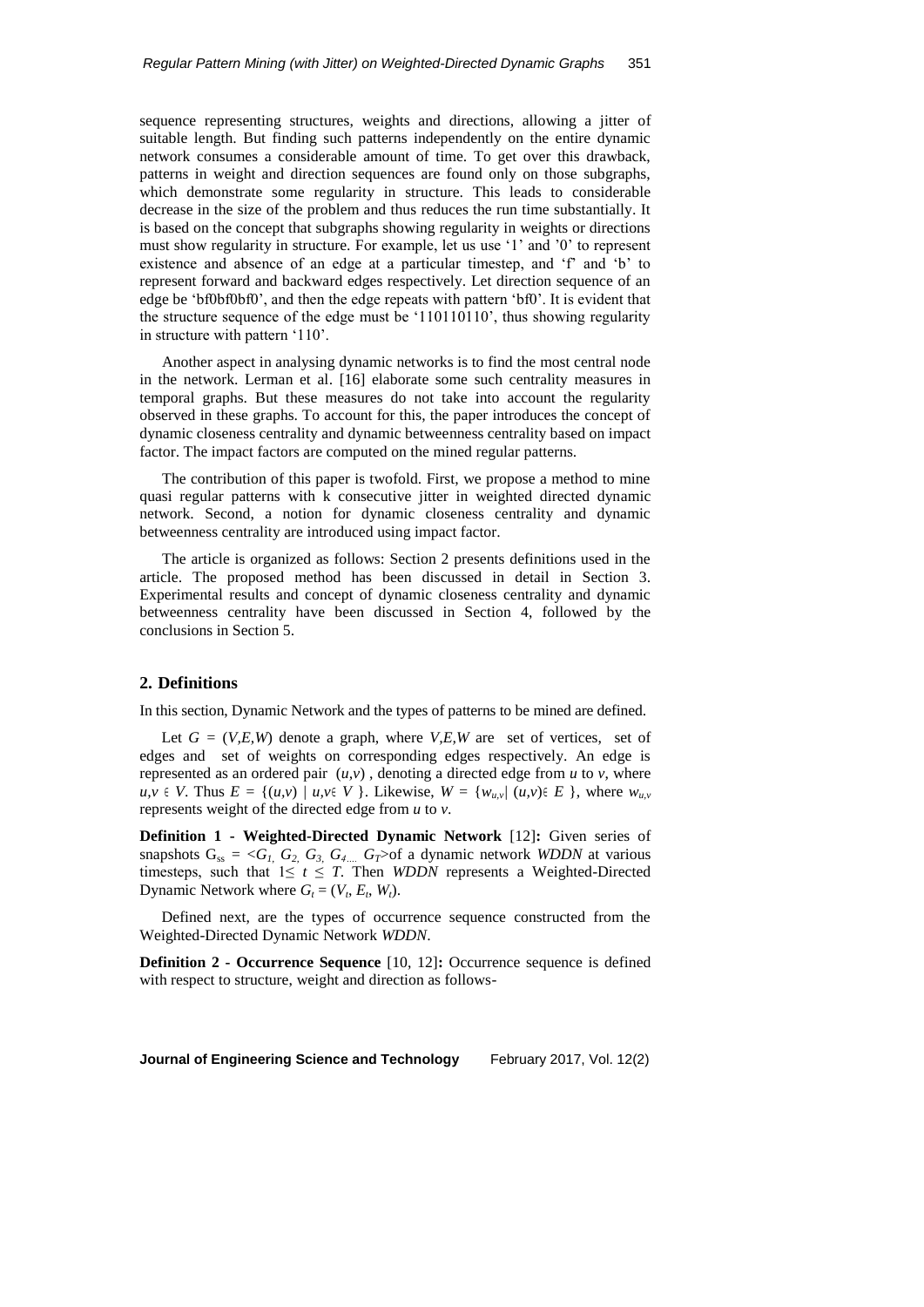**Occurrence Sequence on Structure:** The occurrence sequence of an edge *e* is a string of 0s and 1s of length *T*, where 0 denotes absence and 1 presence of an edge *e* at timestep *t*. For example, the sequence "11001111" for an edge *e* shows the presence of *e* at timesteps 1, 2,5,6,7 and 8 and absence at timesteps 3 and 4. In this article we have represented occurrence sequence on structure as occurrence sequence.

**Occurrence Sequence on Weight:** The occurrence sequence of an edge *e* on weight is a string of length *T* of weight labels at timestep *t* of the edge *e.* For example, the sequence "pq00rslm" depicts weight labels of the edge *e* at various timesteps. Here, 0 denotes absence of the edge at particular time *t*.

**Occurrence Sequence on Direction**: The occurrence sequence of an edge *e* on direction is a string of length *T* of 'b's, 'f's and 0s of length *T* depicting the direction of edge *e* at each timestep, where 'b', 'f' and '0' respectively represent backward, forward and absence of the edge *e* at the particular time *t*.

Now, we arrange all edges of Weighted-Directed Dynamic Network *WDDN* in summary graph.

**Definition 3 - Summary Graph** [10, 12]**:** The summary graph *G<sup>s</sup>* of a Weighted-Directed Dynamic Network  $WDDN = \langle G_1, G_2, \ldots, G_T \rangle$  maps each edge *e* to an occurrence sequence, weight sequence and direction sequence of length *T*. For convenience, we represent a summary graph as a matrix of size *|E| X 5*, where *|E|* is the total number of edges in the dynamic network. The first two columns of *G<sup>s</sup>* store the two vertices of an edge and  $3<sup>rd</sup>$ ,  $4<sup>th</sup>$  and  $5<sup>th</sup>$  columns store respectively the occurrence sequences on structure, weight and direction.

Defined next, are the types of patterns needed to be mined from the Weighted-Directed Dynamic Network *WDDN*.

**Definition 4 - Regular Pattern:** Given a sequence corresponding to structure, weight or direction for an edge *e*, the substrings in the corresponding sequence satisfying the condition that the substring must be repeated consecutively at least threshold *th* number of times, are defined as *Regular Patterns*. There can be zero, one or more than one regular patterns for an edge *e*. The edge e is called regular edge if it consists of regular pattern of non-zero length. We use a three-tuple (*l, p, start*) to represent a regular pattern, where *l* is the length of the rule *p* and *start* is the starting position of the rule *p* in the corresponding sequence.

So far, we have considered only precise patterns but real world patterns may not be rigidly regular. Therefore, the concept of jitter comes into picture.

**Definition 5 - Jitter**: Jitter is defined as length of the maximum successive irregularity *k*, acceptable in a sequence for it to be declared a regular pattern. For example, an edge  $e<sub>1</sub>$  with occurrence sequence on Structure "110111001101" is regular with the pattern "1101" where jitter length is one at the  $8<sup>th</sup>$  timestep. Similarly, an edge  $e_2$  with occurrence sequence "110010101100" is regular with pattern "1100" with jitter of length 2 at the  $6<sup>th</sup>$  and  $7<sup>th</sup>$  timesteps. We need to bind the limits of the value of *k* as per the required applications. Intuitively the value of *k* should be less than the length of the pattern. In this paper, the value of *k* is taken as half the length of the pattern.

Since we mine Regular Patterns with jitter, a different term, Quasi Regular Pattern is used.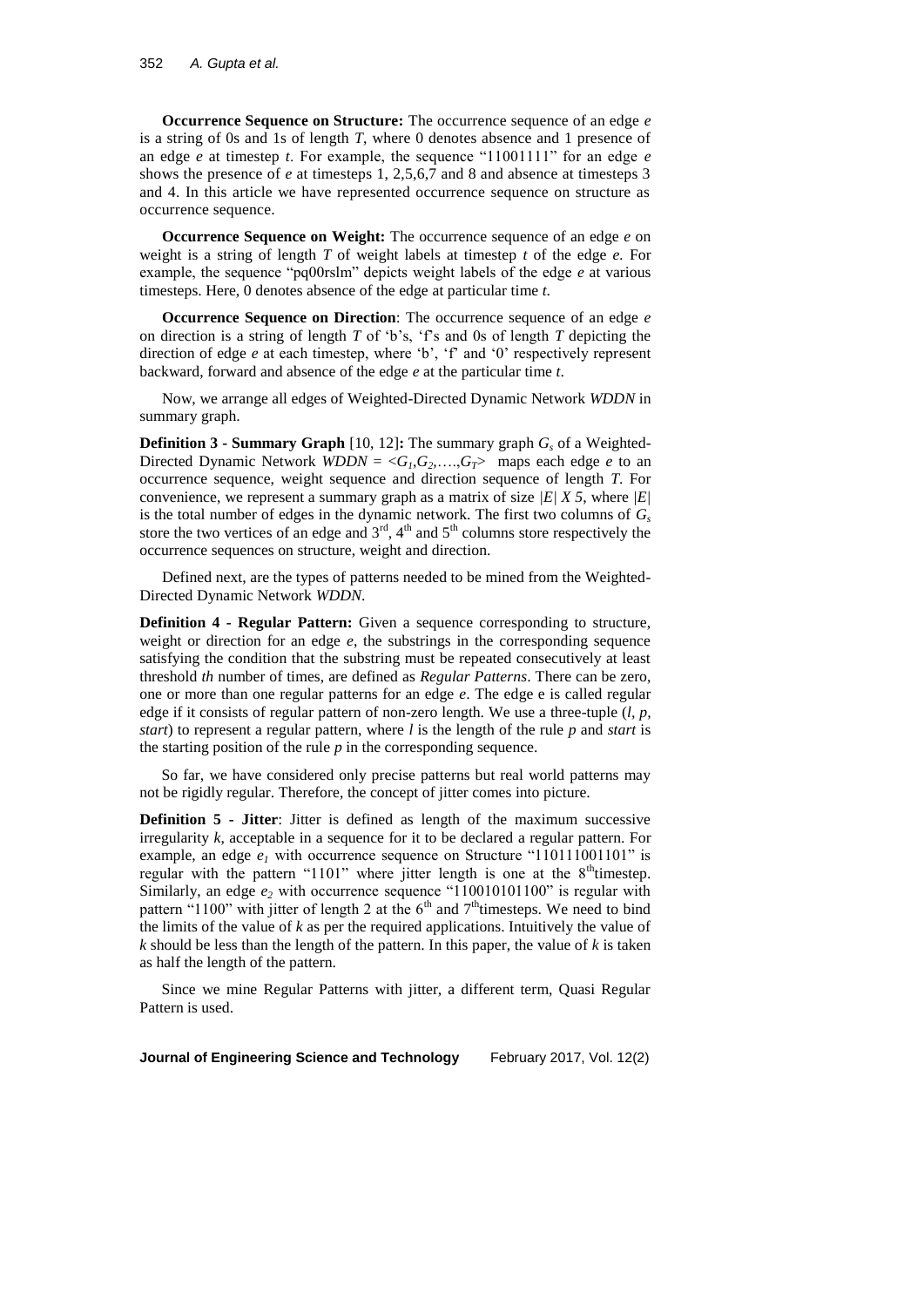**Definition 6 - Quasi Regular Pattern:** Quasi Regular patterns corresponding to the occurrence, weight or direction sequence on an edge *e* are the regular patterns found on the corresponding occurrence, weight or direction sequences by taking Jitter into account.

To extract useful information from the dynamic network, it is divided into special static subgraphs, called Pattern Subgraphs, based on the Quasi Regular Patterns found on the edges. These subgraphs are formally defined below.

**Definition 7 - Pattern Subgraph** [10]: A subgraph *g* of the dynamic graph *G* is called a pattern subgraph if it is connected and all its edges repeat with the same Quasi Regular Pattern . Such a subgraph is represented as a four tuple *(g,l,p,start*) where *g* is the subgraph, *l* and *start* represent respectively the length and starting instant of the repeating pattern *p*. The pattern *p* accounts for the dynamic nature of the subgraph, whereas the subgraph  $g$  itself is static in nature. These subgraphs are un-weighted and undirected as their weights and directions are already accounted for in the pattern *p*. For example, for the dynamic network shown in Fig. 1, the subgraph  $\{(1,2),(1,4)\}$  forms a pattern subgraph repeating with pattern "1101" in structure and "pq0q" in weight sequence.



**Fig. 1. Weighted directed dynamic network.**

### **3. Detailed Method**

Having formally defined the preliminaries, we now present the detailed method to find quasi-regular patterns in this Section.

### **3.1. Constructing a summary graph**

The Summary Graph  $G_s$  of a weighted-directed dynamic network *WDDN* =  $\langle G_1, G_2, ..., G_T \rangle$  is constructed corresponding to the occurrence, weight and direction sequences. The infrequent edges, i.e., the edges that occur less than a threshold *s* number of times are removed. Here *s* is taken as 3 and *T* as 12. A summary graph of the remaining edges is obtained and shown in Table 1.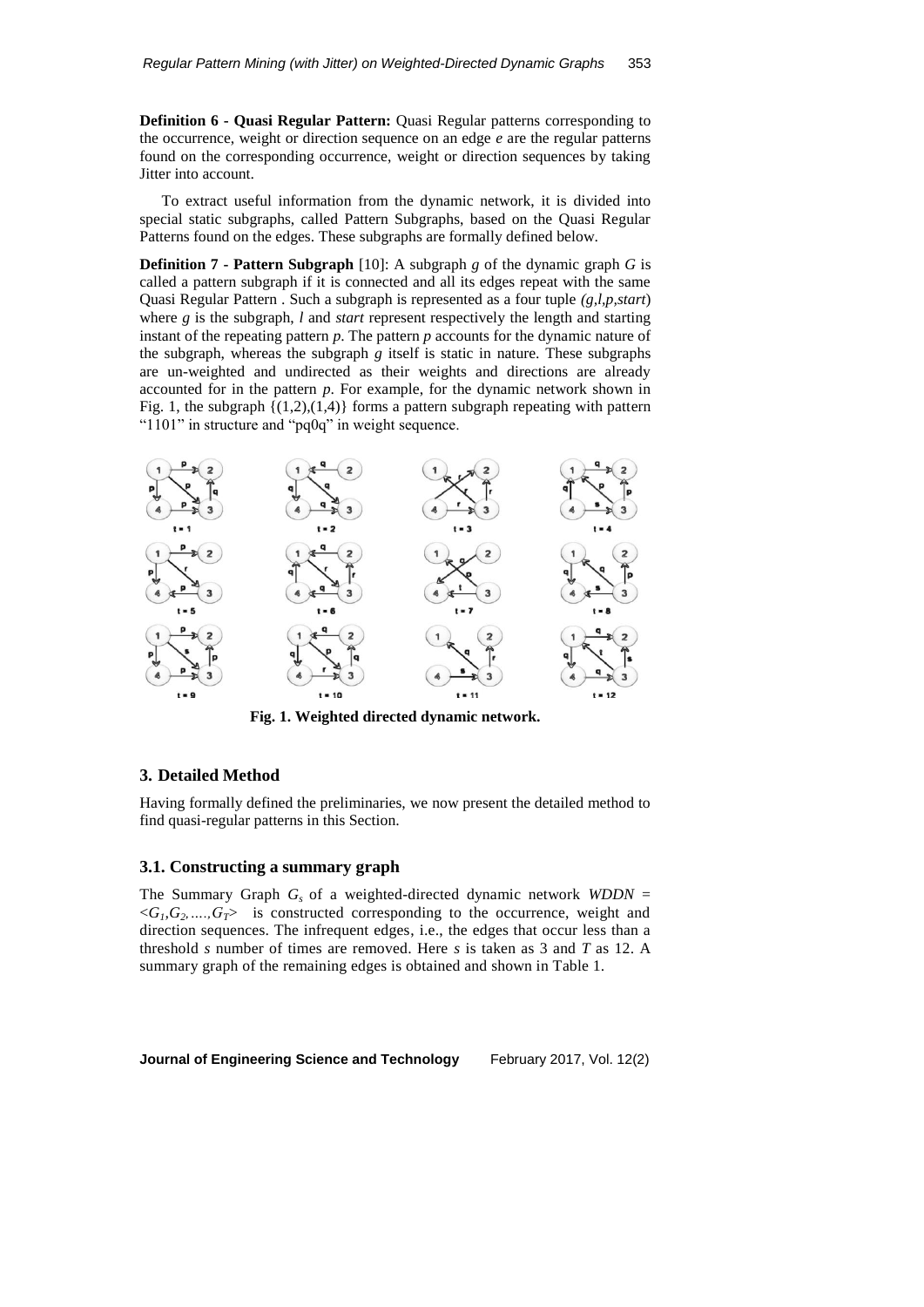| V1 | V <sub>2</sub>                | <b>Occurrence Sequence</b> | <b>Weight Sequence</b> | <b>Direction Sequence</b> |
|----|-------------------------------|----------------------------|------------------------|---------------------------|
|    | $\mathfrak{D}_{\mathfrak{p}}$ | 110111001101               | pq0qpq00pq0q           | fb0ffb00fb0f              |
|    |                               | 111111111111               | pqrprrpqspqt           | ffbbffbbffbb              |
|    | 4                             | 110111011101               | pq0qpq0qpq0q           | ff0bfb0fff0f              |
| ↑  | 3                             | 101101011111               | q0rp0r0ppqrs           | b0bb0b0bbbbb              |
|    | 4                             | 111111111111               | pqrspqtsprsq           | bbbbffffbbbb              |

**Table 1. Summary Graph** *G<sup>s</sup>* **corresponding to the network shown in Fig. 1.**

# **3.2. Finding Quasi Regular Patterns**

Here we have utilized the basic concept that an edge will be quasi regular on direction or quasi regular on weight if and only if the edge is quasi regular on structure. Here, we first mine quasi regular pattern on structure. We proceed to find quasi regular patterns in weight and direction only on those edges in which quasi regular patterns on structure are found. So we first find quasi regular pattern on structure by applying the algorithm (presented in Section 3.2.1) on each edge at occurrence sequence of summary graph. To find quasi regular pattern on weight or quasi regular pattern on direction we apply the same algorithm on only those edges that are regular on structure. Since weight and direction sequences are independent of each other, we can apply the algorithm on them in parallel to find quasi regular patterns on weight and on direction as shown in Fig. 2.



**Fig. 2. Pictorial representation of the basic concept.**

# **3.2.1. Algorithm**

The function PatternSearch()is applied on each of occurrence, weight, direction sequences to obtain the corresponding pattern (*l, p, start*) for each edge.

**Input**: String such as occurrence sequence, weight sequence or direction sequence of an edge and threshold *th*

**Output:** The pattern found with jitter *k*

**Function PatternSearch**(*string, th*)

- 1. *strlen* = number of characters in *string*
- 2. *len*= floor(*strlen / th*)
- 3. **for** *n* in *len*downto 2 **do**
- 4.  $k = \text{floor}(n/2)$
- 5.  $i = 1$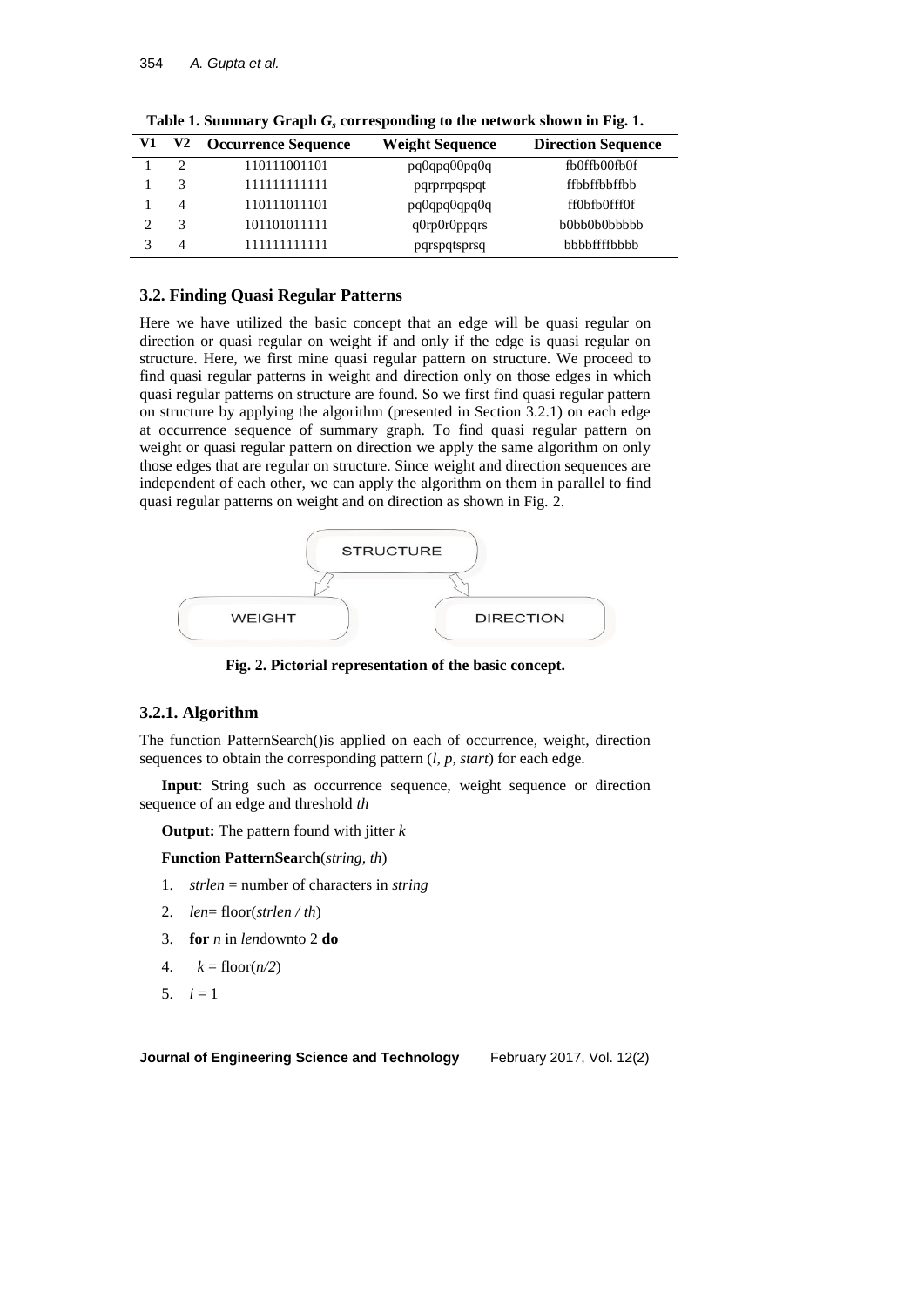- 6. **while**( $i \leq j \leq strlen$ ) **do**
- 7. *NextIndex* = 1
- 8. *A* = substring from index *i* to  $n + i 1$
- 9. **If** *A* consists of all zeros, discard it.
- 10. Set  $i = i + n$  and **continue**
- 11. **end if**
- 12. *count* = 1
- 13. *notEqual*= 0
- 14. **if**( $(i+n)$ >( $strlen-n+1$ )) **then**
- 15. **Break**
- 16. **end if**
- 17. **for**( $j$  **in**( $i+n$ )to *strlen-n+1*, incrementing  $j$  by  $n$ )
- 18. *B* = substring from index *j* to  $j + n 1$
- 19. **if**(*A* is not equal to *B*) **then**
- 20. **if**(*notEqual* is 0) **then**
- 21.  $notEqual = 1$
- 22.  $$
- 23. **for**(*t* from 0 to *n-1)*
- 24. **If**(character at  $i+t$  !=character at *notEqual+t*) **then**
- 25. *ncount*= *ncount*+ 1
- 26. **end if**
- 27. **end for**
- 28. **if**( $\textit{ncount} \leq k$ ) **then**
- 29.  $count = count +1$
- 30. **else break**
- 31. **end if**
- 32. **else break**
- 33. **end if**
- 34. **else** *count* = *count* + 1
- 35. **end if**
- 36. **end for**
- 37. **if**(*count*  $!= 1$  and *count* $>= th$ ) **then**
- 38. **if**(for all patterns found so far with same starting timestep i, the current pattern found has maximum length)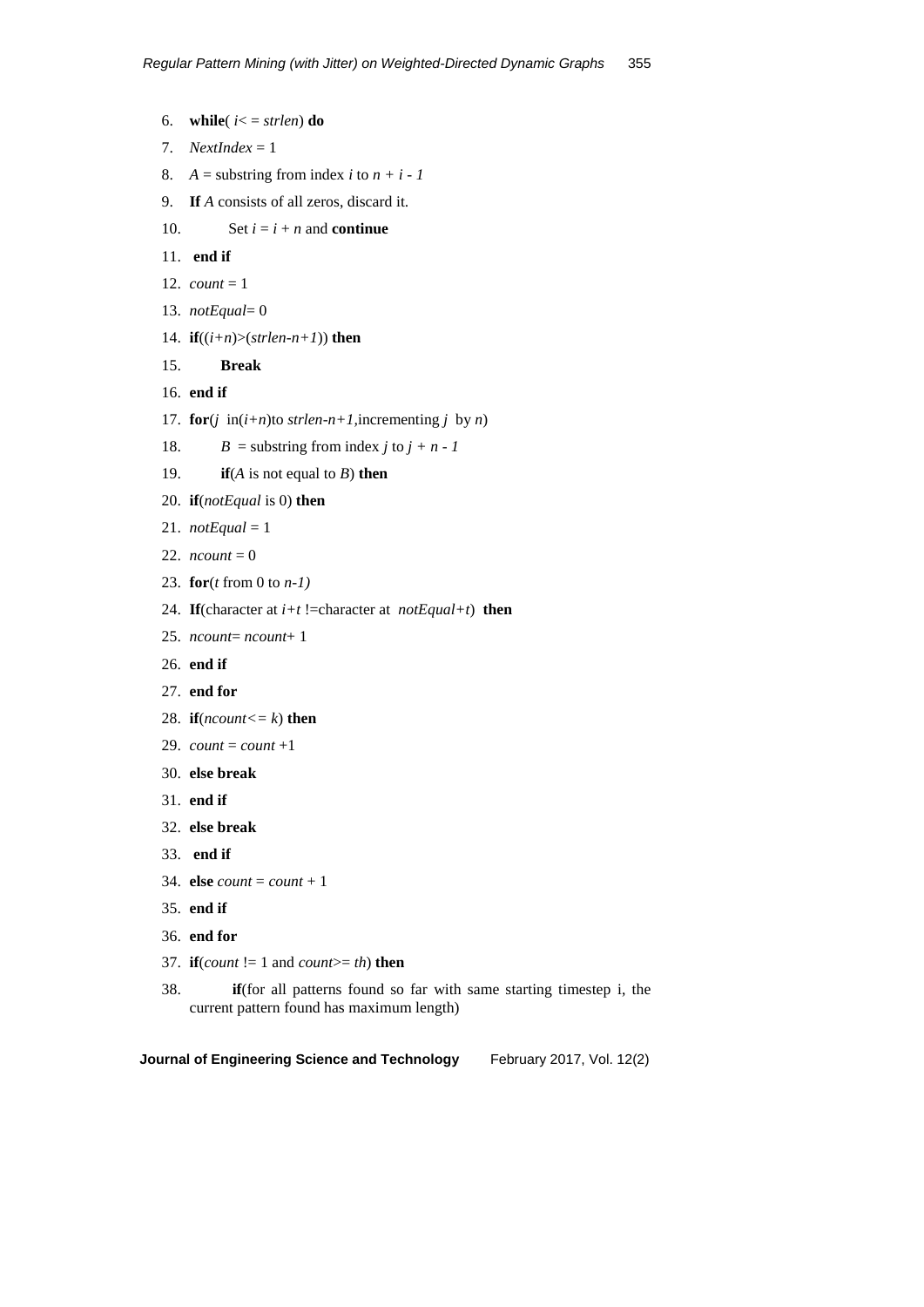- 39. Write *A* in the list of patterns found
- *40. NextIndex* = *count\*n*
- 41. **end if**
- *42. i = i + NextIndex*
- 43. **end while**
- 44. **end for**
- 45. **end function**

The Algorithm takes as input the types of occurrence sequence on which the patterns need to be found as string and the threshold *th*. It finds the required substrings subject to the condition that the substrings must be repeated consecutively at least *th* times, allowing a jitter at most once in the entire sequence.

From line 3-41 the algorithm finds the required pattern of lengths varying from *len* down to 2. Patterns with all zero values are not considered. The consecutive substrings of length n are compared to substring A. Lines 15- 34 account for the jitter/noise in the pattern. If the substrings are not equal, the number of mismatching characters are counted, which should be less than or equal to *k*, the maximum allowed length of jitter. Also, if for the same starting timestep, more than one pattern is found, the one with maximum length is considered to resolve this conflict.

### **3.3. Finding pattern subgraphs**

To find the pattern subgraphs, the edges with the same value of the three tuple (*l,p,start*) are grouped together. The connected components found in these edges are considered as pattern subgraphs having four-tuple (*g, l, p, start*).

Considering the dynamic network shown in Fig. 1, it can be seen that a pattern subgraph found for weight is a subgraph of the pattern subgraph found for structure. Similarly, a pattern subgraph found for direction is a subgraph of the pattern subgraph found for structure. This is shown in Fig. 3.



**Fig. 3. Pattern subgraph.**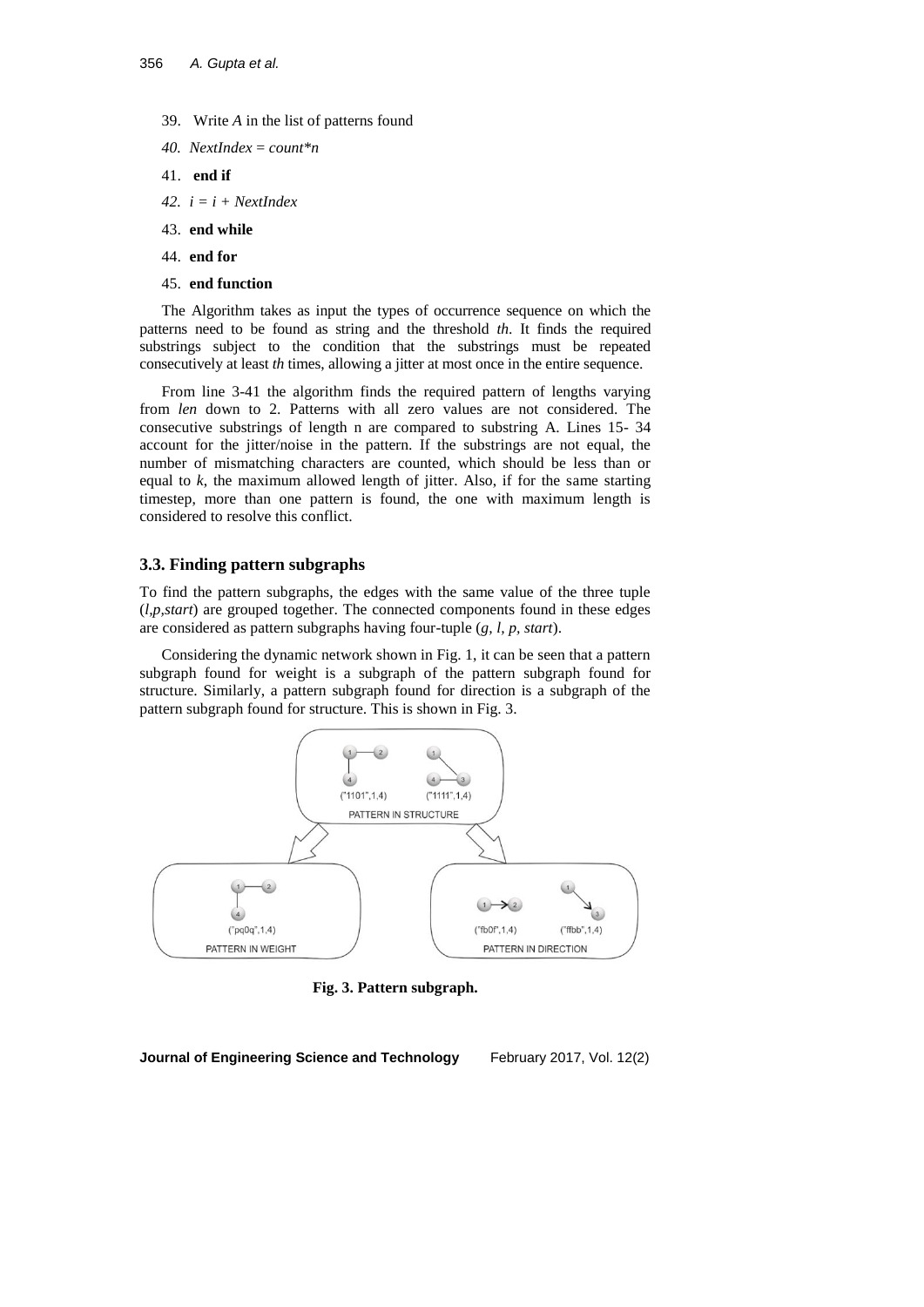#### **3.4. Time analysis**

Let *strlen* be the length of the input string. Then, the worst case time complexity of PatternSearch(*string,th*) is  $O(\text{strlen}^4/\text{th}^2)$ . Let *e* be the number of edges in the dynamic network. Then the time required to mine regular patterns in structure is of the order  $O(e^*s$ *trlen*<sup>4</sup>/*th*<sup>2</sup>). Now, suppose the number of edges on which regular patterns in structure have been found is  $e_s$ . Then, the time required to find patterns in weight and direction individually is  $O(e_s * strlen^4/th^2)$ . Thus, the total time required is  $O(e^* strlen^4/th^2 + 2^* e_s^* strlen^4/th^2)$ . On the other hand, if patterns on structure, weight and direction had been found separately on all edges, the running time would be of the order  $O(3*e*strlen^4/th^2)$ . Since  $e_s \leq e(\text{in most})$ practical applications  $e_s \ll e$ ), the presented approach is a significant improvement over the latter.

To show the practical feasibility of the approach, we conduct experiments on an Enron emails and a synthetic dataset, the results of which are presented in Section 4.

#### **4. Experimental result and notion of dynamic centrality**

We have performed experiment on Enron email dataset. Since Enron email dataset is sparse in nature so we have conducted experiment on synthetic dataset also to evaluate performance on dense dataset. The experiment is conducted in R programming language and run on a Intel® Core™ i5 CPU- M430 @ 2.27Ghz 32-bit system with 4 GB RAM and Windows 7 Professional Operating System.

#### **4.1. Experiment on two datasets**

**Enron email dataset:** In the present paper Enron email dataset has been used to show the practical feasibility of the algorithm on a real world application. The dataset can be downloaded from [http://www.cs.cmu.edu/~enron/.](http://www.cs.cmu.edu/~enron/) The Enron email communication network covers all the email communication within a dataset of around half million emails. Nodes of the network are email addresses and if an address *i* has sent at least one email to address *j*, the graph contains a directed edge from *i* to *j*. The weight of the edge depicts the number of characters sent from the sender to the receiver. Based on the above structure, graphs are constructed from the communications between email addresses from December 1999 to March 2002. Considering one month as one time-step, we get a dynamic network of 28 such graphs, consisting of a total of 2,342 nodes and 73,592 edges. Only those users (i.e., email addresses) are considered that exchange at least 3 emails. Self-loops (i.e., the edges from a node to itself) are ignored. The weights of edges between the same nodes at a timestep are added.

To ensure that we get regular patterns, weights *w* are categorized into 5 groups:  $p \to w < 100$ ,  $q \to 100 < w < 500$ ,  $r \to 500 < w < 1000$ ,  $s \to 1000 < w <$ 5000 and  $t \rightarrow w \gg 5000$ . To denote direction of an edge  $(u, v)$ , where u and v are nodes, *u* being the node with lower node id. The letter *f* (i.e., forward edge) is used to denote a directed edge from *u* to *v* and *b* (i.e., backward edge) to denote a directed edge from *v* to *u.* After removing infrequent edges, i.e., the edges that occur less than 3 times, the number of edges reduces to 14,109. The experiment has been conducted in three ways: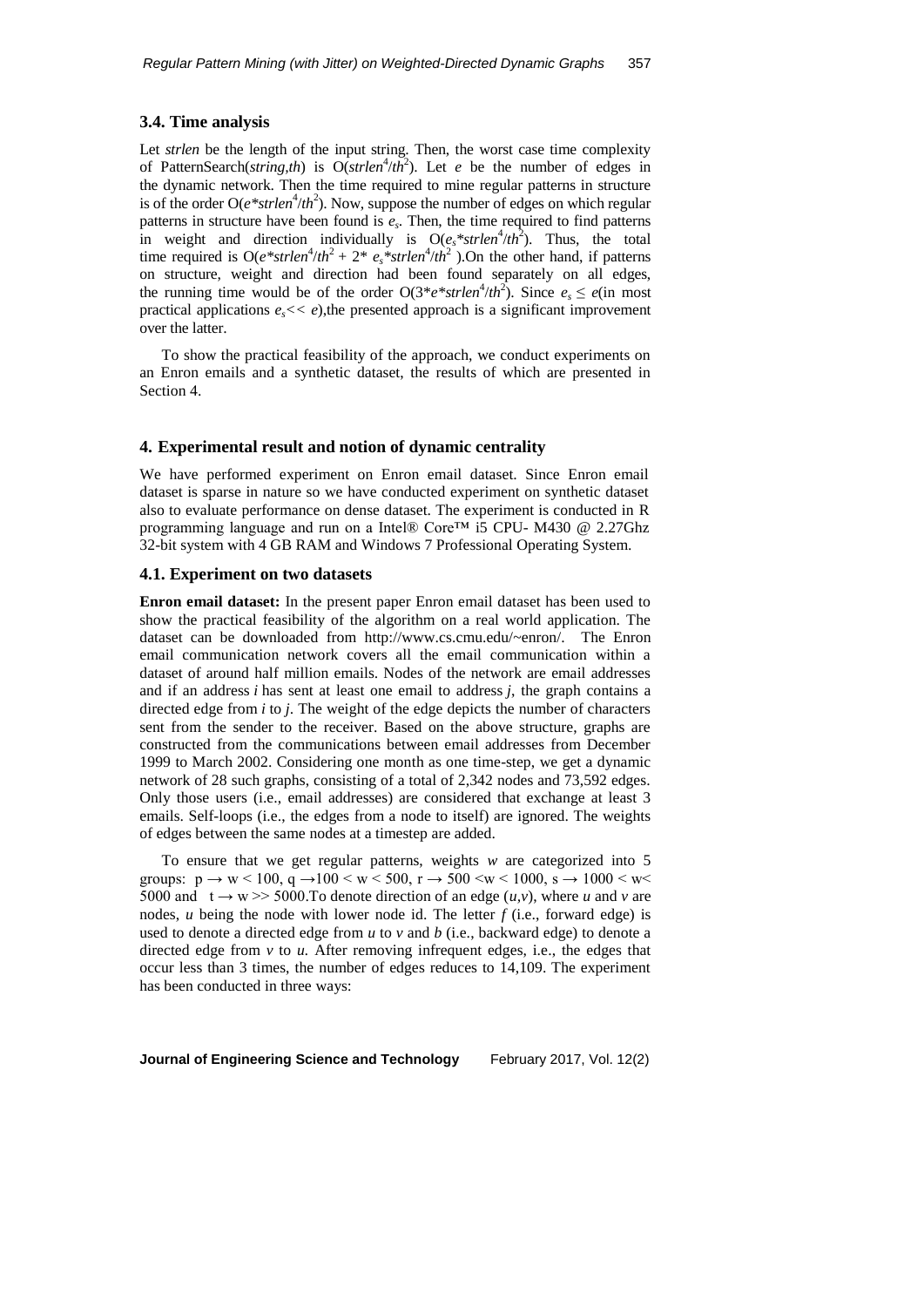- i. Pattern subgraphs are made sequentially for structure, weight and direction known as old method.
- ii. First, pattern subgraphs are made for structure. After that Pattern subgraphs are constructed sequentially for weight and direction, by considering quasi regular on structure edge only.

The efficiency of the proposed method can be shown by plotting the run times of both the methods, with varying number edges. Since the time required to find quasi regular patterns on occurrence sequences is same in both the cases, it is not considered while plotting the graph.

iii. To further reduce run time, parallel processing is used, using two cores to obtain pattern on direction and pattern on weigh parallel at quasi regular edges on structure. The graph obtained after conducting the above experiments is shown in Fig. 4.



**Fig. 4. Run time of algorithm in Enron email dataset.**

On the Enron dataset, for an input of 14109 frequent edges, 10531, 2394, 6930 patterns are obtained on occurrence, weight and direction respectively. These patterns are obtained taking into account jitter. The numbers of patterns found with and without jitter on the Enron dataset have been shown in Figs. 5(a) and (b) respectively. It can be seen that the number of patterns found without considering jitter is significantly less. The difference between the number of patterns found with and without jitter is substantial, thus ignoring jitter might have led to loss of useful information.

**Synthetic Dataset:** We have generated a synthetic dynamic network dataset depicting sales trends of an e-commerce website. The dataset maintains a record of the sales of various products and their interdependencies. Graphs at 28 different timesteps are generated where each of the graphs represents one-month record. The nodes represent the various products. The Edges represent the correlation between the sales of various products. A directed edge exists from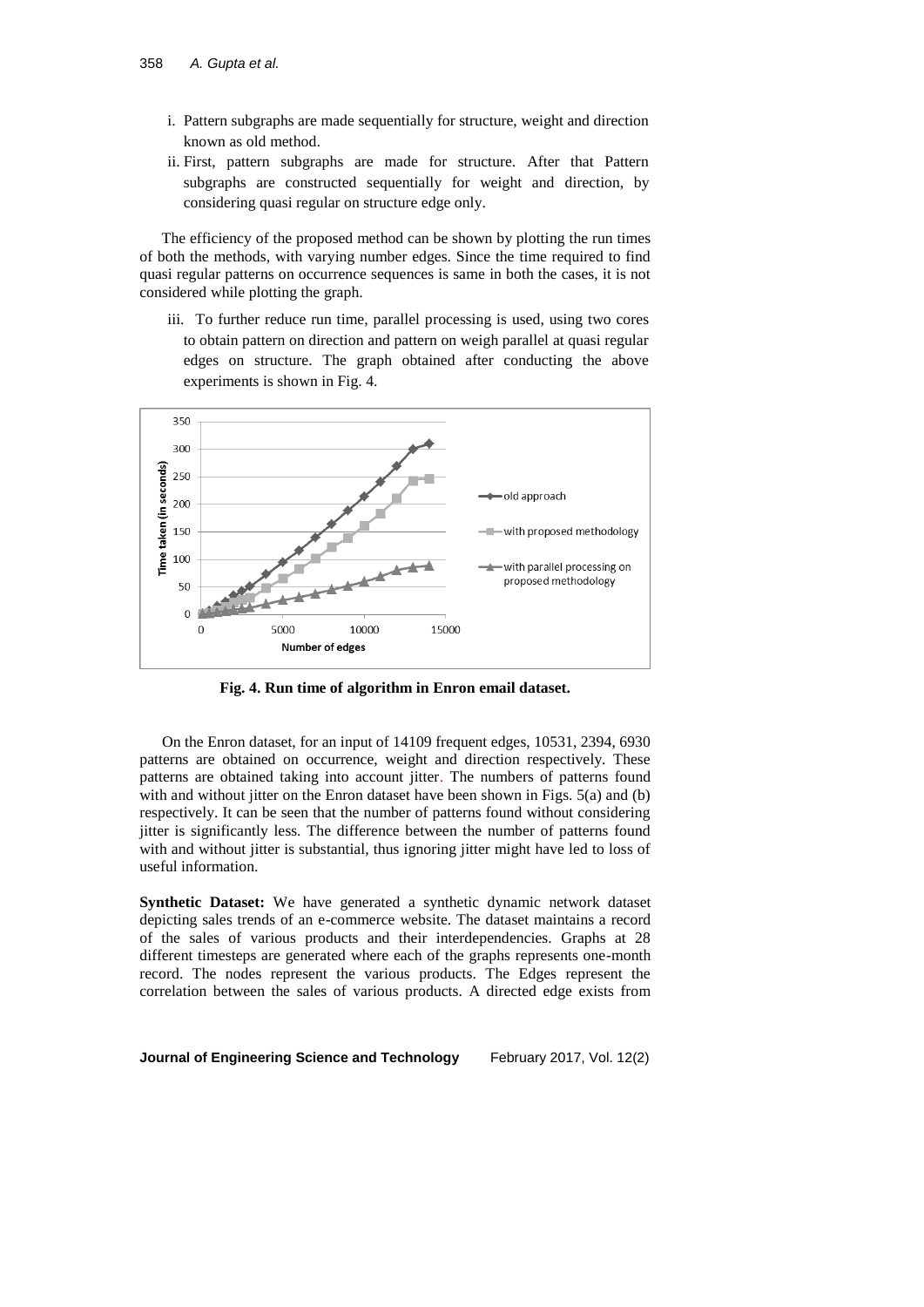node A to node B if more than  $\mu$  (threshold) people buy product B after buying A. The network consists of 501 nodes and 73,848 edges. Here, weights *w* are categorized into 5 groups:  $p \rightarrow 1 \le w \le 100$ ,  $q \rightarrow 100 \le w \le 200$ ,  $r \rightarrow 200 \le w \le 300$ , s  $\rightarrow$  300< w<400 and t  $\rightarrow$  w>400. The run time of the algorithm is shown in Fig. 6. Here we have taken threshold *s* equal to 2.



**jitter. Fig. 5. Number of patterns in Enron email dataset.**



**Fig. 6. Run time of algorithm pattern search (Synthetic dataset).**

For synthetic product network, having an input of 7096 frequent edges, 8040, 1710, 4286 patterns are obtained on occurrence, weight and direction respectively. The numbers of patterns found with and without jitter on the synthetic dataset are shown in Figs. 7(a) and (b) respectively. Irregularities in sales of products may occur due to various reasons, like when a product goes out of stock or when some customers are unavailable. These are fairly common scenarios that might result in occurrence of jitter. The huge difference in the number of patterns found with and without jitter supports this. Thus, ignoring jitter might lead to loss of vital information about regularity in sales.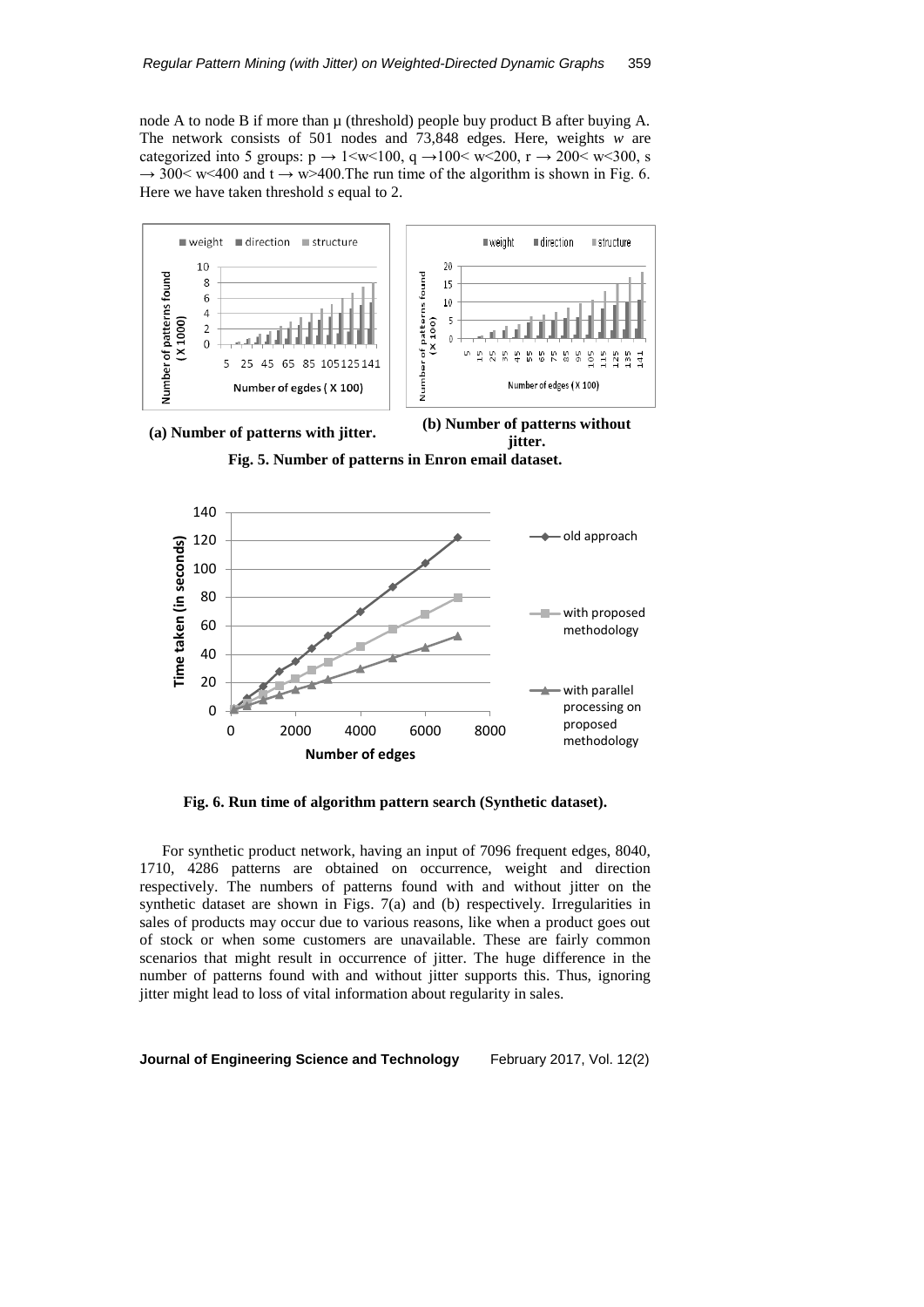

**(a) Number of patterns with jitter. (b) Number of patterns without jitter.**

**Fig. 7. Number of patterns found in synthetic dataset.**

### **4.2. Inference of Centrality**

One important feature of networks is the relative centrality of individual nodes in them. Centrality is a structural characteristic of nodes in the network [20], meaning a centrality score tells us how that node fits within the overall network. Nodes with high centrality scores represent the most active or popular users.

We need to derive the centrality value of the nodes based on the patterns obtained on weight sequences. To achieve this, we propose the following dynamic centrality measures-

#### **1. Dynamic Closeness Centrality -**

Dynamic Closeness Centrality ( $DC_c(i)$ ) of node i is given by Eq. (1) where  $C_c(i)$ is the Closeness Centrality of node  $i$  and  $IF(p_i)$  is the Impact Factor calculated from the pattern  $p_i$  associated with node *i*.

$$
DC_c(i) = C_c(i) \times IF(P_i)
$$
\n(1)

#### **2. Dynamic Betweenness Centrality** -

Dynamic Betweenness Centrality  $(DB_c(i))$  of node *i* is given by Eq.(2) where  $B_C(i)$  is the Betweenness Centrality of node *i* and  $IF(p_i)$  is the Impact Factor calculated from the pattern  $p_i$  associated with node *i*.

$$
DB_c(i) = B_c(i) \times IF(P_i)
$$
\n(2)

These parameters are explained in detail in the following paragraphs.

**Closeness Centrality** [21]**:** This measure expresses the average distance from each node to every other node in the network. The closeness centrality can be calculated by dividing 1 by the average shortest path from a node to all other nodes in the network. The closeness centrality  $C_c$  of node *i* is given by Eq. (3).

$$
C_c(i) = \left[\sum_{j=1}^{N} d(i, j)\right]^{-1}
$$
\n(3)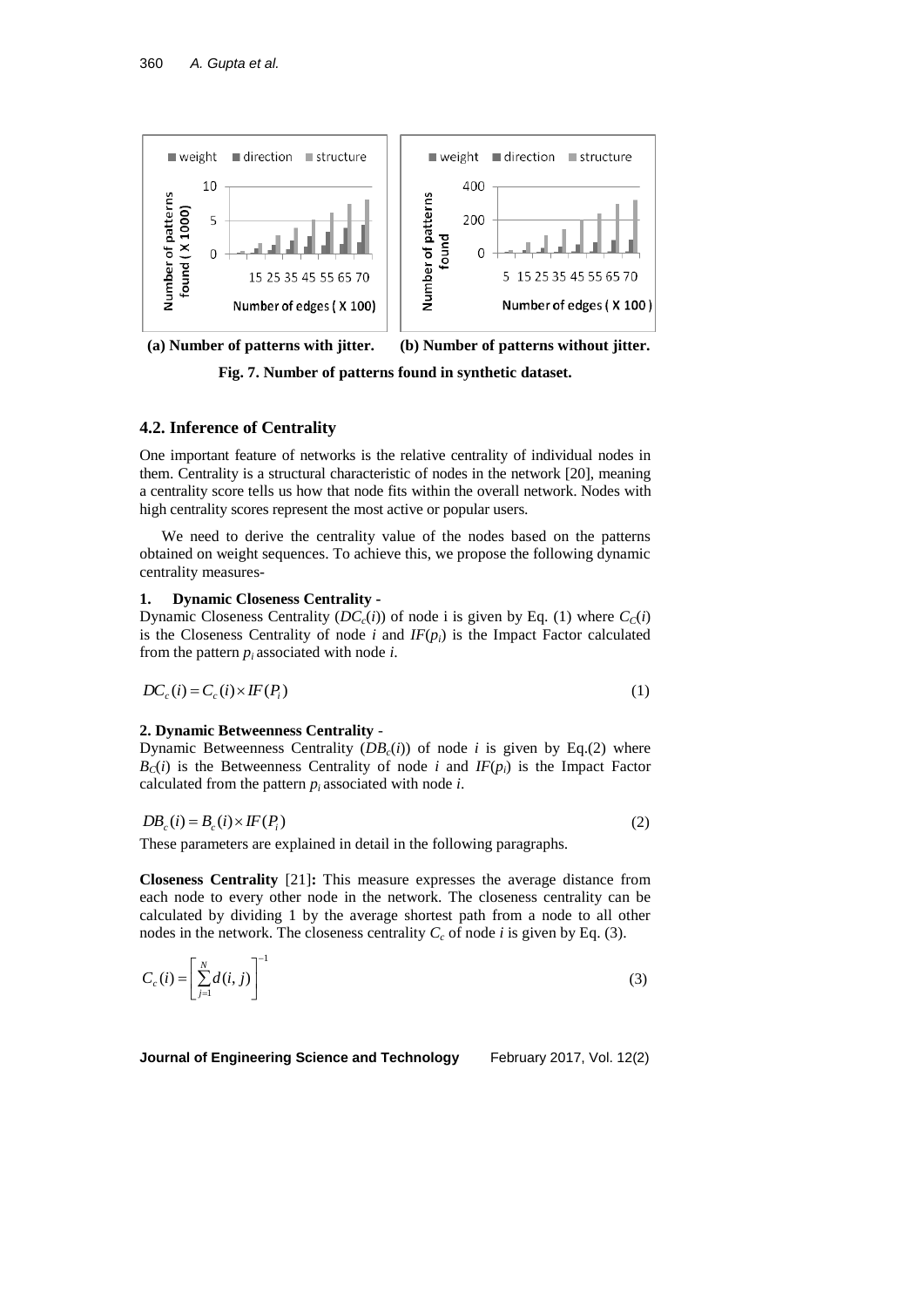where, *N* is the number of nodes reachable from *i* and  $d(i,j)$  is the shortest distance of node *j* from node *i*. High closeness of a node means that it is close to many other nodes (i.e., users) and thus it is an influential node, i.e., it is a key conduit of information, and an early adopter of anything that spreads in a network.

**Betweenness Centrality** [22]**:** This measure expresses the number of shortest paths from all vertices to all others that pass through that node. It can be calculated as Eq. (4), where  $g_{jk}$  = the number of geodesics (shortest paths) connecting *j* and *k*, and  $g_{jk}(i) =$  the number of geodesics that node *i* lies on. Betweenness centrality measures the extent to which a user lies between other users on their geodesics.

$$
B_c(i) = \sum_{(j)!=(i)!=(k)} (g_{jk}(i)/g_{jk})
$$
\n(4)

Users high on betweenness centrality, therefore, have the potential to influence others near to them in a network [23].A node with high betweenness centrality can potentially influence the spread of information through the network, by facilitating, hindering, or even altering the communication between others [21].

These measures are used on the pattern subgraphs on weight sequence. Since these pattern subgraphs are static in nature, the dynamic nature of the network is accommodated using the concept of Impact Factor, explained below.

**Impact factor** *IF***:** Impact Factor represents the contribution of the occurrence pattern on the centrality measure of a node and thus accounts for the dynamic nature of the graph.

Let the pattern be  $P = \langle p_1 p_2 ... p_L \rangle$  where  $L =$  length of the pattern on weight sequence, then, impact factor  $(IF)$  is calculated as Eq.(5), where the maximum possible sum of weights  $= L^*$ maximum weight possible.

From the Eq. (5), we can see that impact factor is bounded as  $0 < I F \le 1$ .

$$
IF = \frac{\sum_{i=1}^{L} p_i}{\text{Maximum possible sum of weights}}
$$
(5)

Equation (5) takes into account the following factors

- The *IF* is directly proportional to the sum of weights in the pattern. For instance, let  $P_1$  and  $P_2$  be the occurrence patterns of two subgraphs, and they be "a0b" and "ac0" respectively, where a>b>c, then it means that the impact of  $P_1$  should be greater than that of  $P_2$ .
- The IF is inversely proportional to the sparsity of the pattern. The patterns that have more number of zeros should be of less *IF* value. It is achieved by considering the maximum possible sum in the denominator. As an example, let  $P_1$  and  $P_2$  be the occurrence patterns of two subgraphs, and they be respectively "a00000a" and "b0b0b", where  $a = 20$ ,  $b = 12$ . Applying Eq. (5), *IF*  $(P_1)$ and *IF*  $(P_2)$ are 0.285 and 0.36 respectively. Thus, *IF*  $(P_1)$  is less than *IF*  $(P_2)$ *.* In another scenario, if *'a'* is much larger than *'b'*, the impact of *P*<sub>*I*</sub>should be more than that of *P*<sub>2</sub>. Let  $a = 60$  and  $b = 12$ , then *IF*  $(P<sub>I</sub>)$ is greater than  $IF(P_2)$ .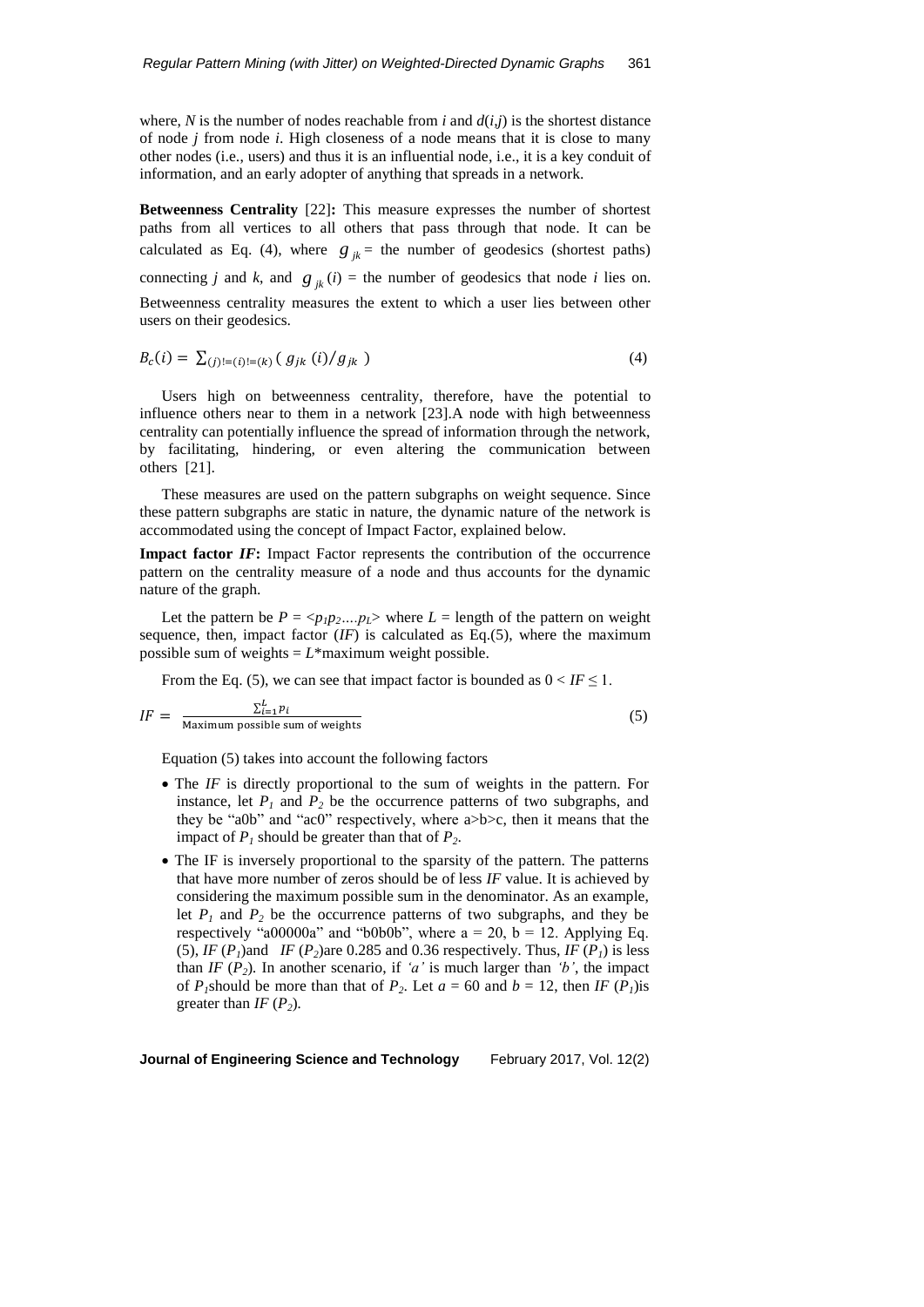The dynamic closeness and betweenness centralities are now calculated on two pattern subgraphs obtained from the Enron email dataset, Figs. 8(a) and (b).

To calculate the *IF*, Weight of each category is taken as mean value of the range for the category. Therefore, weight of  $p$ ,  $q$ ,  $r$ ,  $s$  and  $t$  are 50, 300, 750, 3000 and 6000 respectively.

The pattern subgraph shown in Fig. 8(a) has pattern 'ttt', therefore the impact factor is equal to unity and the pattern subgraph shown in Fig. 8(b) has pattern 's000', therefore the impact factor is 0.125.

The values of closeness and betweenness centralities (calculated using the igraph package in R) of various nodes in the subgraphs has been shown in Tables 2 and 3. Here, both the dynamic centrality measure has maximum value for node 204 and node 443 as shown in Tables 2 and 3 respectively. Hence it is verified that these nodes (204, 443) are most central node.

 $(3, "ttt", 20)$ 



**(a) Pattern subgraph. (b) Pattern subgraph.**

**Fig. 8. Pattern subgraph Enron email dataset.**

| Table 2. Dynamic closeness and dynamic betweenness |                                                      |  |
|----------------------------------------------------|------------------------------------------------------|--|
|                                                    | centralities of pattern subgraph shown in Fig. 8(a). |  |

| Node                                                                     | <b>Dynamic Closeness</b><br><b>Centrality</b> | <b>Dynamic Betweenness</b><br><b>Centrality</b> |
|--------------------------------------------------------------------------|-----------------------------------------------|-------------------------------------------------|
| 204                                                                      | 0.06666667                                    | 105                                             |
| 306, 408, 298, 632, 1821, 424, 387, 2146,<br>647,289,603,239,349,233,546 | 0.03448276                                    |                                                 |

| Table 3. Dynamic closeness and dynamic betweenness |                                                      |  |
|----------------------------------------------------|------------------------------------------------------|--|
|                                                    | centralities of pattern subgraph shown in Fig. 8(b). |  |

| Node             | <b>Dynamic Closeness</b><br><b>Centrality</b> | <b>Dynamic Betweenness</b><br><b>Centrality</b> |
|------------------|-----------------------------------------------|-------------------------------------------------|
| 443              | 0.03125000                                    | 0.75                                            |
| 717,639,2241,574 | 0.01785714                                    |                                                 |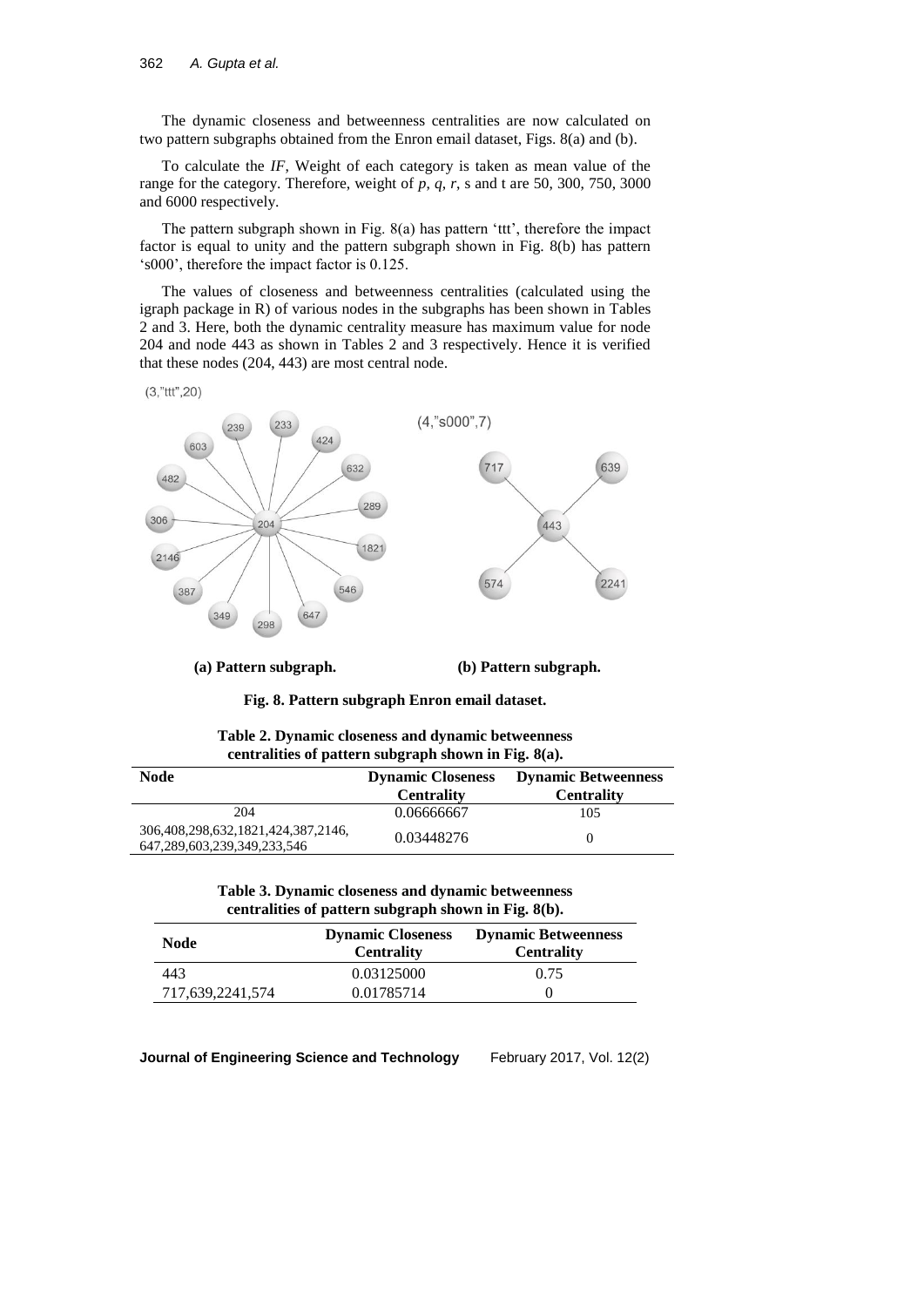### **5. Conclusions**

In this paper we have introduced a novel method to mine regular patterns in weighted directed dynamic network taking into account jitter of maximum length *k*. Importance of mining such patterns has been justified through analysis of results obtained after experiments on synthetically generated product network and the real-world Enron e-mail network. We find a significant difference in the number of patterns obtained with and without jitter. It shows that ignoring jitter might lead to a loss of consequential regular patterns. The charts detailing the results have also enabled meaningful deductions on local properties of the network and the patterns have provided significant details in the form of Dynamic Closeness and Dynamic Betweenness centralities through incorporation of weight in the analysis. Time response graphs have shown that the method is timeefficient and scalable for studying large networks. The experimental evaluation of the method ensures its efficiency and efficacy.

# **References**

- 1. Bilgin, C.C.; and Yener, B. (2008). Dynamic network evolution: models, clustering, anomaly detection. *Technical Report*, Rensselaer University, NY.
- 2. Belov, N.; Martin, M. K.; Patti, Reminga, J.; Pawlowski, A.; and Carley, K.M. (2009). Dynamic networks: Rapid assessment of changing scenarios. *Proceedings of Second International Workshop on [Social Computing and](http://link.springer.com/book/10.1007/978-1-4419-0056-2)  [Behavioral](http://link.springer.com/book/10.1007/978-1-4419-0056-2) Modeling, and Prediction.* Phoenix, Arizona, 33-41.
- 3. Borgwardt, K.M.; Kriegel, H.P.; and Wackersreuther, P. (2006). Pattern mining in frequent dynamic subgraphs. *Proceedings of the Sixth International Conference on Data Mining.* Hong Kong, China, 818-822.
- 4. Wackersreuther, B.; Wackersreuther, P.; Oswald, A.; Bohm, C.; and Borgwardt, K.M. (2010). Frequent subgraph discovery in dynamic networks. *Proceedings of the Eighth Workshop on Mining and Learning with Graphs in conjunction with Sixteenth ACM SIGKDD Conference on Knowledge Discovery and Data Mining .* Washington, DC, USA, 155-162.
- 5. Li, Y.; Lin, Q.; Zhong, G.; Duan, D.; Jin Y.; and Bi, W. (2009). A directed labelled graph frequent pattern mining algorithm based on minimum code. *Proceedings of the Third International Conference on Multimedia and Ubiquitous Engineering*. Qingdao, China, 353-359.
- 6. Duan , D.; Yuhua , L.; Yanan, J.; and Zhengding, L.(2009). Community mining on dynamic weighted directed graphs. *Proceedings of First ACM International Workshop on Complex Networks meet information & knowledge management*. Hong Kong, China, 11-18.
- 7. Robardet, C. (2009). Constraint-based pattern mining in dynamic graphs. *Proceedings of the Ninth IEEE International Conference on Data Mining.* Miami, USA, 950-955.
- 8. You, C.; Holder L.; and Cook, D. (2009). Learning patterns in the dynamics of biological networks. *Proceedings of the Fifteenth International Conference on Knowledge Discovery and Data Mining.* Paris, France, 977-986.